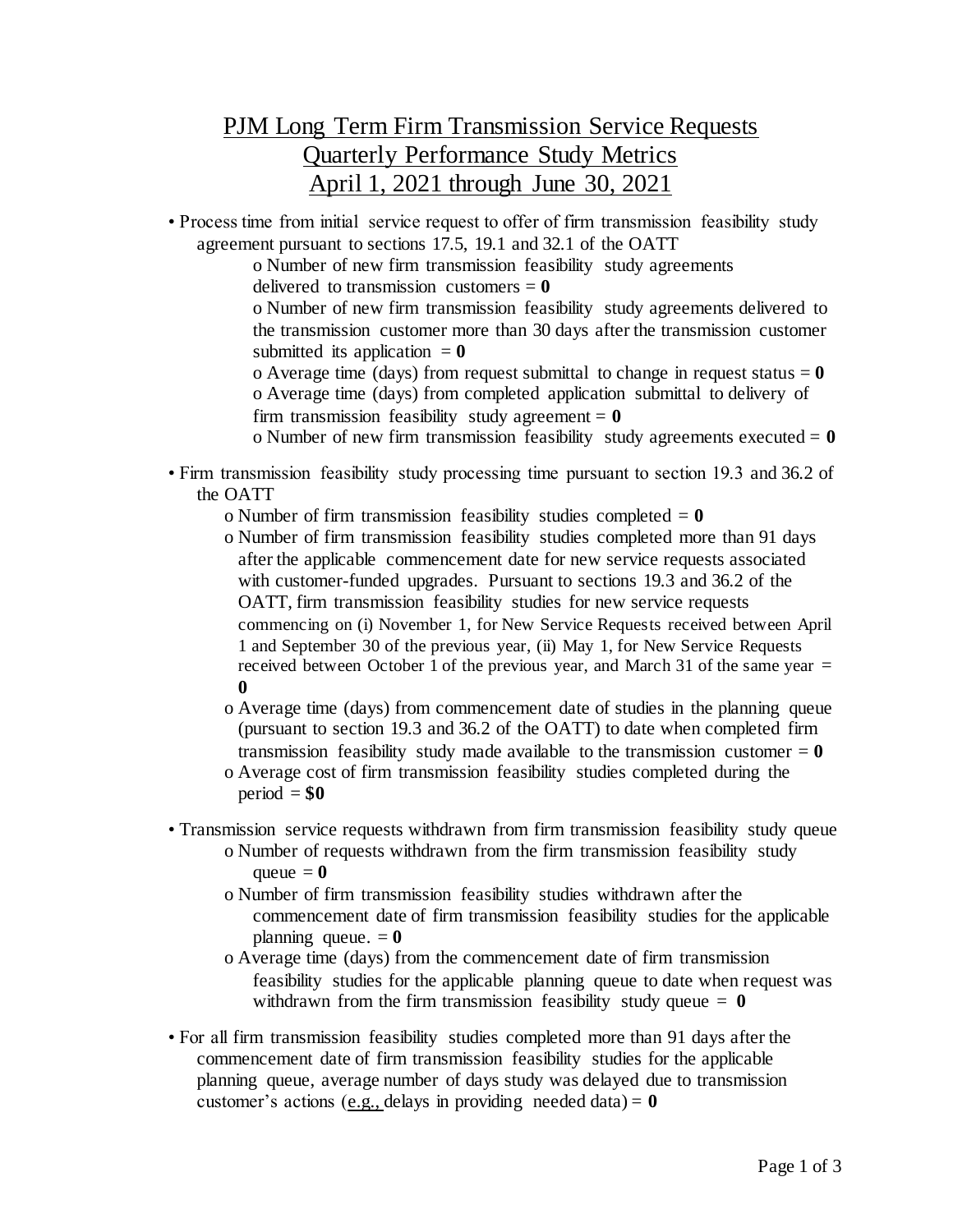- Process time from completed firm transmission feasibility study for transmission service to offer of system impact study pursuant to sections 19.4 and 32.4 of the OATT
	- o Number of new system impact study agreements delivered to transmission customers  $= 0$
	- o Number of new system impact study agreements delivered to transmission customers more than 30 days after the completion of the firm transmission feasibility study  $= 0$
	- o Average time (days) from completion of firm transmission feasibility study to delivery of system impact study agreement  $= 0$
	- o Number of new system impact study agreements executed = **0**
- System impact study for transmission service processing time pursuant to sections 205.3 of the OATT \*
	- o Number of system impact studies completed  $= 0$
	- o Number of system impact studies for transmission service completed more than 120 days after the applicable commencement date for new service requests associated with customer-funded upgrades. Pursuant to section 205.3 of the OATT, system impact studies for new service requests commencing on (i) May 1, for New Service Requests received between April 1 and September 30 of the previous year, (ii) November 1, for New Service Requests received between October 1 of the previous year, and March 31 of the same year.  $= 0$
	- o Average time (days) from commencement date of studies in the planning queue (pursuant to section 205.3 of the OATT) to date when completed system impact study made available to the transmission customer  $= 0$
	- o Average cost of system impact studies completed during the period = **\$0**

*\* Note: System Impact Re-studies are not counted as they may have been counted in a previous reporting metric. This metric is assuming new System Impact Studies. Dates updated effective 10/31/2016 per ER16-2518-000.*

- Transmission service requests withdrawn from system impact study queue
	- o Number of requests withdrawn from the system impact study queue  $= 0$
	- o Number of system impact studies withdrawn after the commencement date of system impact studies for the applicable planning queue.  $= 0$
	- o Average time (days) from the commencement date of system impact studies for the applicable planning queue to date when request was withdrawn from the system impact study queue  $= 0$
- For all system impact studies for transmission service completed more than 120 days after the commencement date of system impact studies for the applicable planning queue, average number of days study was delayed due to transmission customer's actions (e.g., delays in providing needed data)  $= 0$